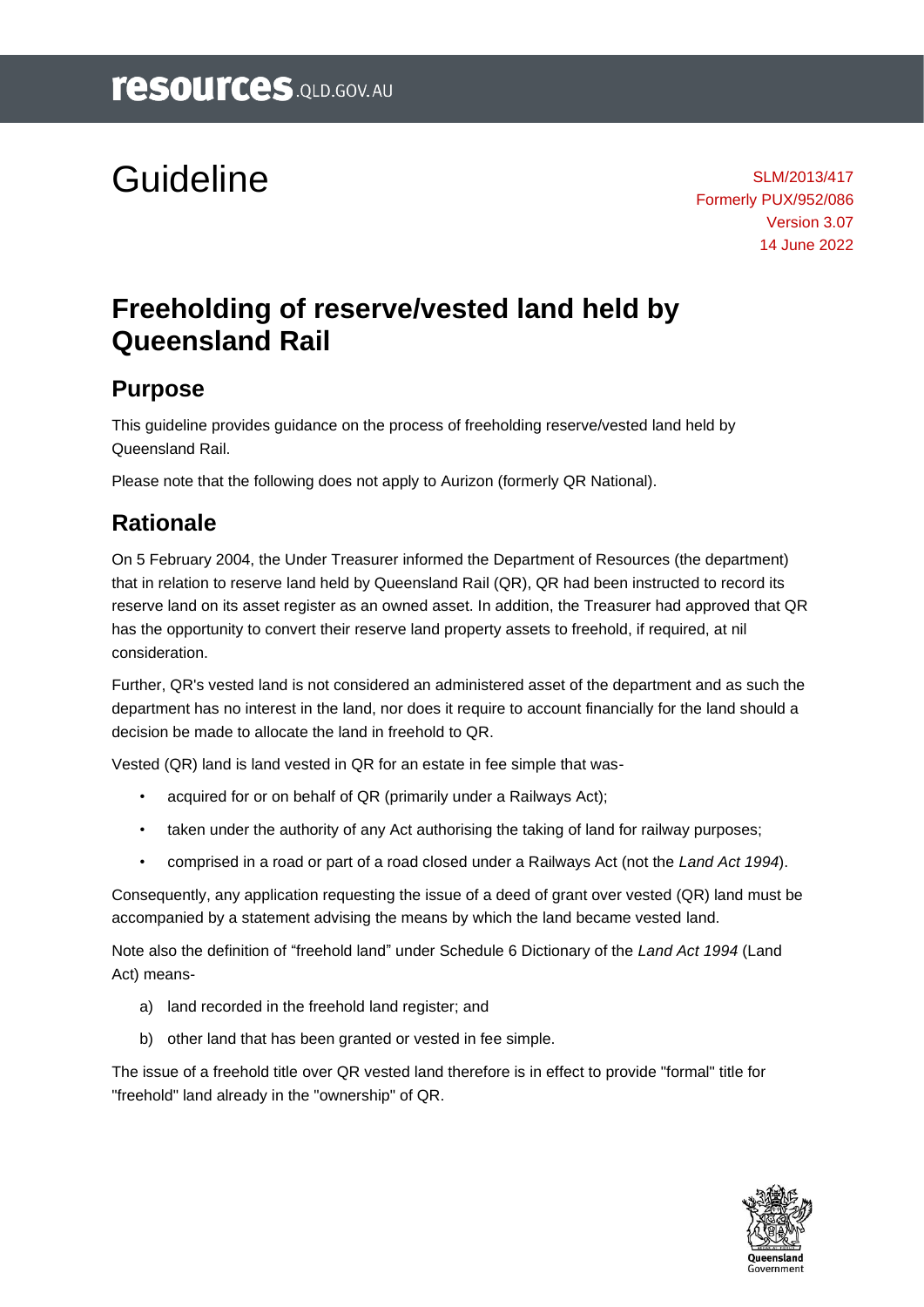#### **Guideline**

Should QR request the grant of freehold title over its reserve and vested land, dealings with the land will be similar to practices employed for granting freehold title under the Land Act (and as documented in procedure - [Allocation of land to state government departments and constructing](https://www.resources.qld.gov.au/?ver=7.08&a=109113%3Apolicy_registry%2Fallocation-land-govt-depts-construct-auth.pdf)  [authorities \(SLM/2013/418 = PUX/952/088\)](https://www.resources.qld.gov.au/?ver=7.08&a=109113%3Apolicy_registry%2Fallocation-land-govt-depts-construct-auth.pdf) for operational reserve land held by the electricity entities.

- 1. For a **reserve held for a public [operational] purpose (other than a "Community Purpose" as defined in Schedule 1 of the Land Act, which we now refer to as an operational reserve) by QR** as trustee, the Treasurer granted approval on 5 February 2004 for these reserves to be made available to QR as a deed of grant at nil consideration - a section 16 assessment is first required, and action to progress the issue of a deed of grant may proceed under section 33(1)(c) and sections 122 and 123(c) of the Land Act.
- 2. In regard to QR's vested land, QR must provide a statement advising the means by which the land became vested land and surrender its interest in the land to the state in order that the deed of grant may issue. To facilitate the surrender a Form 1 Transfer document is required to be lodged for registration with the Queensland Titles Registry. For the issue of the deed of grant, QR is considered to have held a significant interest in the land before it became unallocated state land under section 123(c) of the Land Act, and the deed may issue under sections 14 and 122 of that Act (or if applicable, section 358).

Note: As mentioned, the surrendered vested area was owned by QR and needs to be surrendered only to enable a "formal" title to issue. On that basis, and as QR is not a constructing authority i.e. QR is unable to acquire land under the *Acquisition of Land Act 1967* (ALA), it is considered that the surrendered vested area for the purposes of issue of a deed of grant to QR is not required for a public purpose (being defined, in part, under the Land Act as a purpose for which land may be taken under the ALA).

- 3. If QR has obtained approval from the Commissioner of State Revenue, in terms of the *Duties Act 2001* (Duties Act), to waive payment of stamp duty; or is exempt under the Duties Act, a copy of this advice must be provided to the department. Otherwise, the application to obtain freehold tenure over the reserve or vested land must be accompanied by a recent market valuation of the land and the offer of the deed must include payment of stamp duty calculated on this market valuation.
- 4. In addition, QR is required to
	- for a reserve, be the registered trustee on the current title for the reserve; and
	- for a reserve and vested land, provide the department with a native title assessment of the land, in accordance with government's [Native Title Work Procedures,](https://www.resources.qld.gov.au/qld/atsi/native-title-work-procedures/work-procedures) that concludes that native title has been adequately dealt with to support the issue of a deed of grant; and
	- for a reserve and vested land, make payment of any regulatory fees and charges (i.e. issue of a deed of grant, any survey costs).

Please note that the above information does not apply to Aurizon (formerly QR National).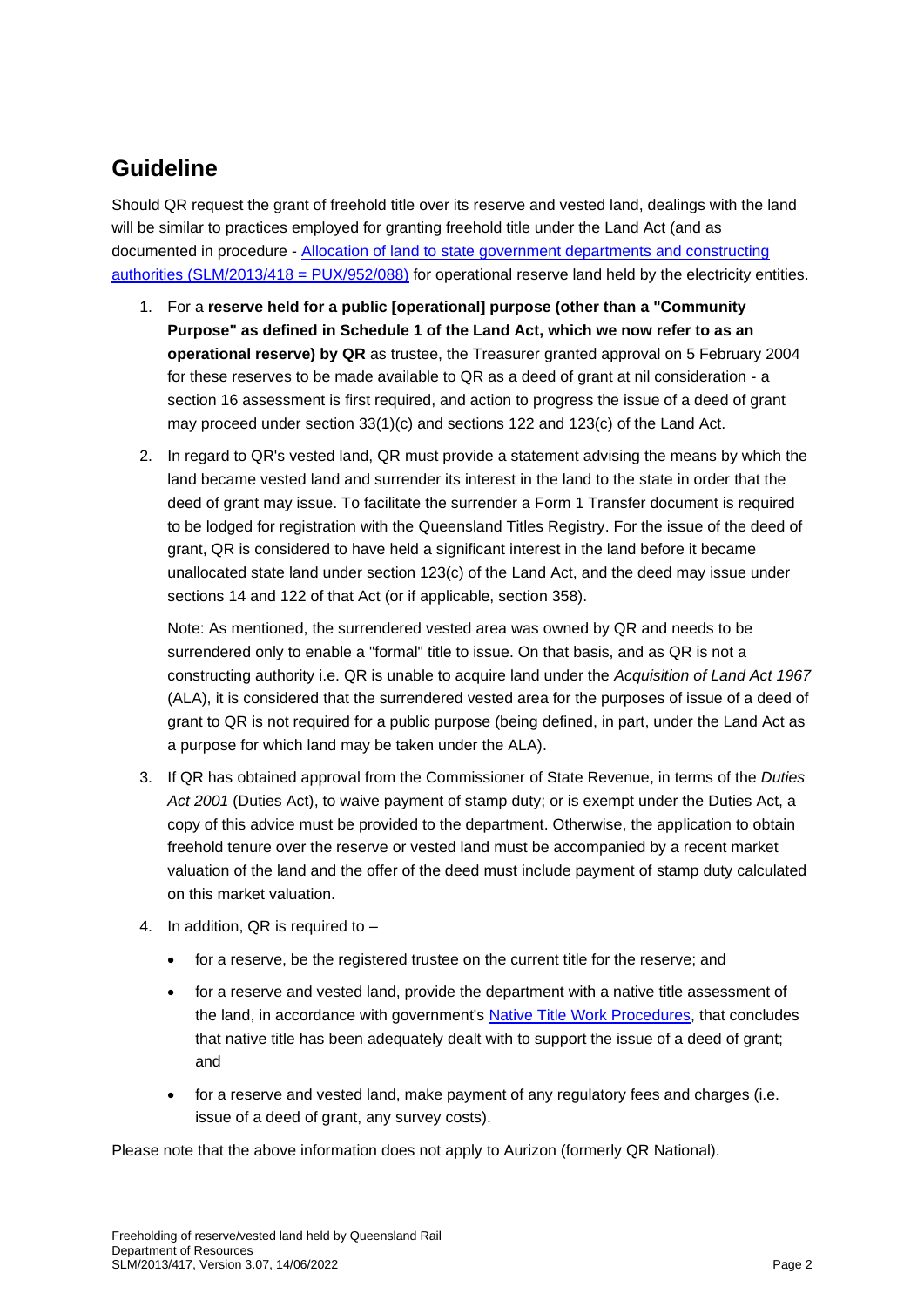### **Legislation**

*Acquisition of Land Act 1967 Duties Act 2001 Land Act 1994*

#### **Related documents**

Procedure – [Allocation of land to state government departments and constructing authorities](https://www.resources.qld.gov.au/?ver=7.08&a=109113%3Apolicy_registry%2Fallocation-land-govt-depts-construct-auth.pdf)  [\(SLM/2013/418 = PUX/952/088\)](https://www.resources.qld.gov.au/?ver=7.08&a=109113%3Apolicy_registry%2Fallocation-land-govt-depts-construct-auth.pdf)

[Queensland Government native title work procedures](https://www.resources.qld.gov.au/qld/atsi/native-title-work-procedures/work-procedures)

#### **Human Rights**

The department is committed to respecting, protecting and promoting human rights. Under the *Human Rights Act 2019*, the department has an obligation to act and make decisions in a way that is compatible with human rights and, when making a decision, to give proper consideration to human rights. To the extent an act or decision under this document may engage human rights under the *Human Rights Act 2019*, regard will be had to that Act in undertaking the act or making the decision.

#### **Approval**

| <b>Position</b>           | <b>Name</b>   | <b>Effective Date</b> |
|---------------------------|---------------|-----------------------|
| A/Director, Land Services | Roslyn Hooper | 18 Sep 2019           |

#### **Version history**

| <b>Version</b> | Date       | <b>Comments</b>                                                                                         |
|----------------|------------|---------------------------------------------------------------------------------------------------------|
| 1              | 27/08/2004 | Endorsed                                                                                                |
| 1.1            | 29/06/2005 | Conversion Project - New WORD/XML template                                                              |
| $\mathfrak{p}$ | 19/11/2008 | Updated and reviewed                                                                                    |
| 2.1            | 11/02/2009 | Amended status of Notification from "NRW only" to "Public access"                                       |
| 3              | 26/03/2009 | Amended to delete Appendix A and change the requirement for a Deed<br>of Surrender to a Form 1 Transfer |
| 3.1            | 03/06/2010 | Minor amendment to change QR deed of grant process                                                      |
| 3.2            | 13/06/2013 | Minor MOG changes and advice re Aurizon                                                                 |
| 3.3            | 18/06/2013 | Minor amendments to reflect changes                                                                     |
| 3.04           | 02/04/2014 | Updated to the new DNRM template                                                                        |
| 3.05           | 22/06/2016 | Updated to the new DNRM template                                                                        |
| 3.06           | 18/09/2019 | Updated for corporate branding only                                                                     |